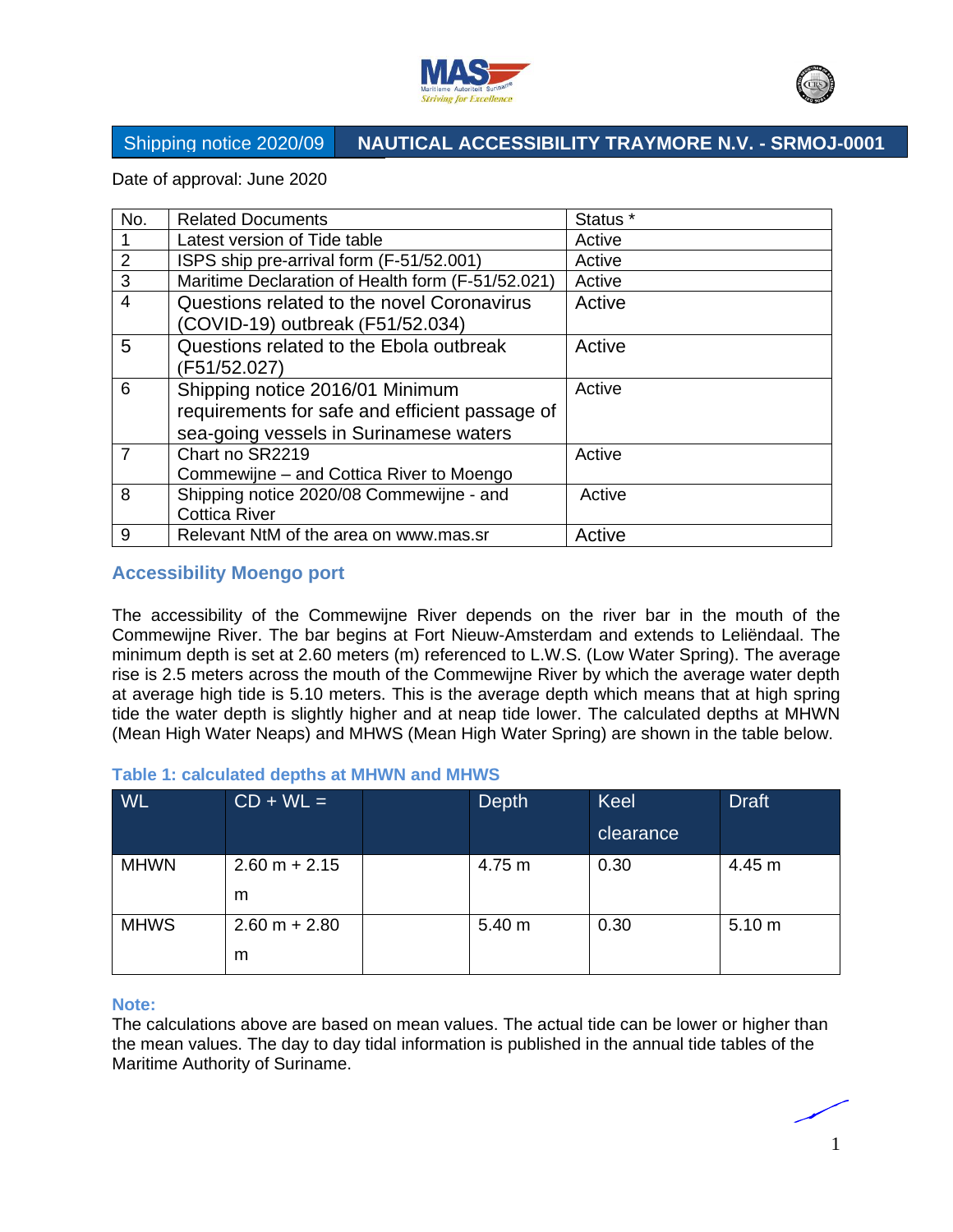



Abbreviations: C.D.: Chart Datum H.W.: High Water M.H.W.N. : Mean High Water Neaps M.H.W.S. : Mean High Water Spring L.W.S. : Low Water Spring W.L.: Water Level

### **Minimum requirements for ships to navigate in de Cottica River:**

A.

- 1. controllable pitch propeller;
- 2. equipped with a bow thruster;
- 3. equipped with a single (flap) rudder;
- 4. L.O.A. of 70 meters or more;
- 5. tugboat assistance required with a minimum of 1500 hp from Koopmans Kreek to Moengo, whereby the tug will be attached to the ship; and
- 6. other conditions C1 to C7.

#### B.

- 1. as mentioned in A1, A2, A3 and C1 to C7;
- 2. less than a L.O.A. of 70 meters; and
- 3. tugboat assistance not required.

#### C.

- 1. sufficient propulsion power in order to be able to pick up the speed of 10 knots;
- 2. equipped with an electric-hydraulic steering system;
- 3. equipped with functioning communication tools such as VHF radio;
- 4. equipped with bright search light;
- 5. the steering bridge situated on the stern. A not too low steering bridge that restrict the view forward;
- 6. the views over both starboard and portside should be good; and
- 7. good vessel maneuverability.

# **Additional requirements for ships to navigate alongside Traymore N.V. – SRMOJ0001**

### **Traymore N.V. (Cottica River)**

**1. Length overall (LOA)**

Traymore N.V. can accommodate vessels with a maximum length of **one hundred twenty meters (120 m).**

### **2. Depth at Berth:**

The berthing area at Traymore N.V. has a depth of **4.5 metres** at Low Water Spring.

- Mooring and departing at portside is 4.5m- 0.30m (keel clearance) =  $4.2m +$  tidal rise calculated at time of mooring.
- Only portside mooring is allowed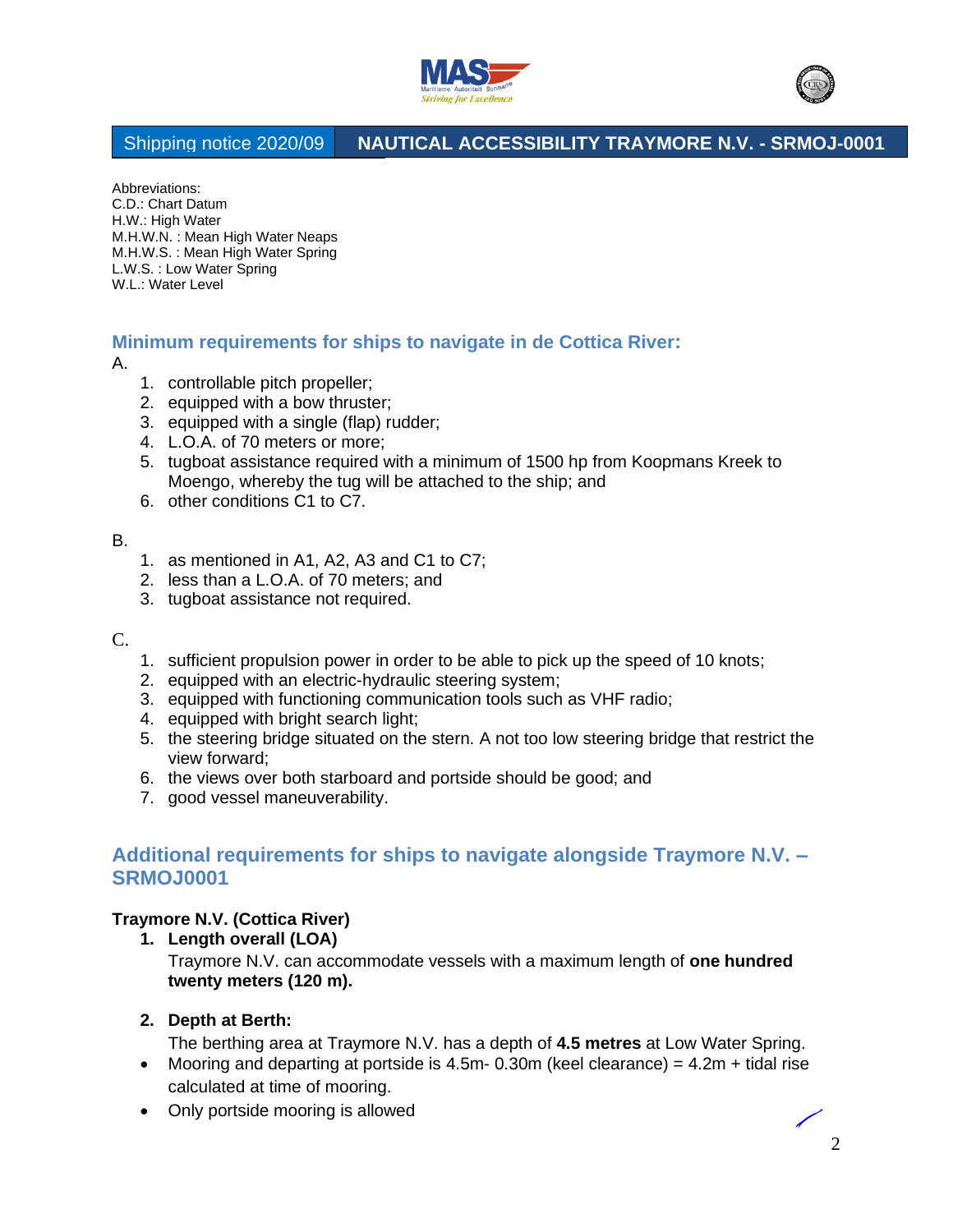



**Note:** 

- **Vessels that do not meet the minimum requirements for ships to navigate in the Cottica River, will not be admitted for passage.**
- **In special or exceptional cases, the MAS is fully authorized to request tugboat assistance for partial or the entire distance to be navigated within the channel.**
- **A mooring boat must be on standby to assist with the mooring lines.**
- **For tugboat assistance tugboat operators/companies should possess a valid license for tugboat operations issued by the Maritime Authority Suriname.**
- **During extreme drought, the depths may reduce slightly.**

### **Bathymetric survey for monitoring the depth at Traymore N.V.**

Due to sedimentation periodic maintenance is required. The Maritime Authority Suriname will issue the depth at Traymore N.V. on yearly basis after each bathymetric survey. The latest depth survey is dated May 2020 (depths are referred to LWS).

**Approved by the Maritime Authority Suriname,**

**Mr. M. Amafo LL.M Director**